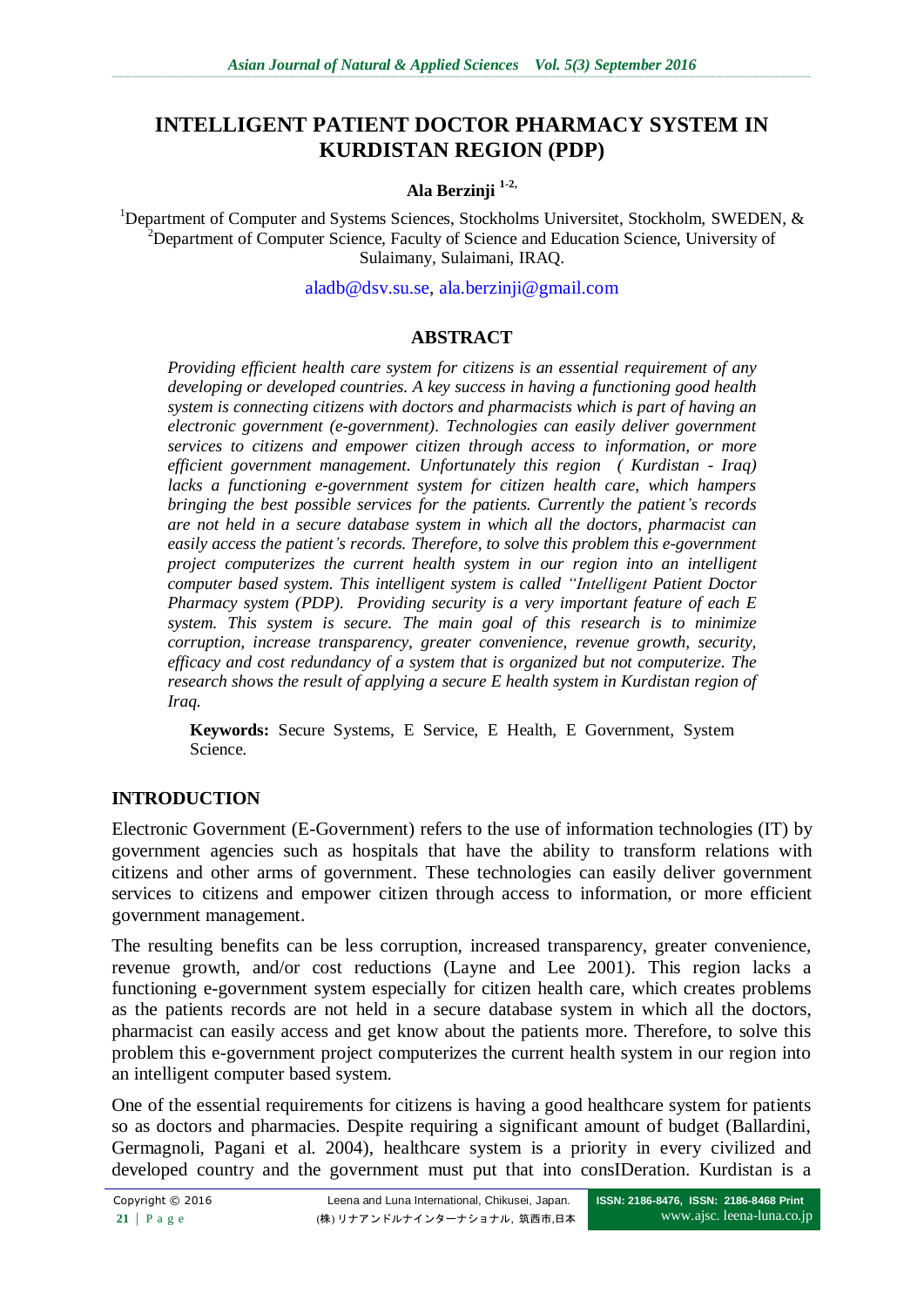country which develops very fast, but when it comes to health care system; it needs a thorough improvement and in an urgent need for a fully functioning electronic system to serve patients, doctors and pharmacists.

In this project an intelligent electronic system has been created which is called "Intelligent" Patient Doctor Pharmacy system (PDP)" (Figure 1). Intelligent PDP system is a system that makes a connection between patients, doctors and pharmacists in a way that they all can use the system. The patients could review their health status history such as the blood pressure or what kind of medications they have been taking.

For the doctors this intelligent PDP system is very useful and practical, the doctors can easily access the patients records by simply scanning their ID barcodes or entering the patients name with date of birth. Having the patient's medical history in front of them, the doctors can diagnose the patients and prescribe the right medication for the patients quicker and prevents any drugs contra indication or allergies, as the system will remind the doctors from the patient's allergic reactions to any types of medications.

This intelligent PDP system enable the pharmacists to double check the patients prescriptions before handing the medications over to the patients, in case a doctor mistakenly prescribed a wrong drug. The intelligent PDP system also arranges the time, date, schedule an appointment list for the patients according to the types of diseases and periodic visits to hospital especially for those who have chronic diseases.

So this intelligent PDP system not only getting rID of the old fashion health system In Kurdistan and gives it a system like the developed countries, but it also greatly serves the patients in our region with the doctors and pharmacists and builds a good inter-relation between the patients and doctors.

| PDP<br>inforder<br>Dote  | <b>INTELLIGENT PDP SYSTEM</b>     |
|--------------------------|-----------------------------------|
| <b>LOGIN</b>             | Registration                      |
| Email or ID              | Patient -                         |
| saman_mukry@yahoo.com    | you are an:                       |
| Password                 | GO to Registration                |
|                          | <b>Find Doctor &amp; Pharmacy</b> |
| Patient                  | Find:                             |
| $\overline{\phantom{a}}$ | Doctor                            |
| Forgot Password?         |                                   |
| Login                    | Fed!                              |



## **THE TRADITIONAL SYSTEM**

The old traditional system is a paper based system, in which a patient meets a doctor in a clinic or hospital and all the information about the patients are written on paper and kept as hard copy files, so every patient has their own file which is kept in the clinic. This has its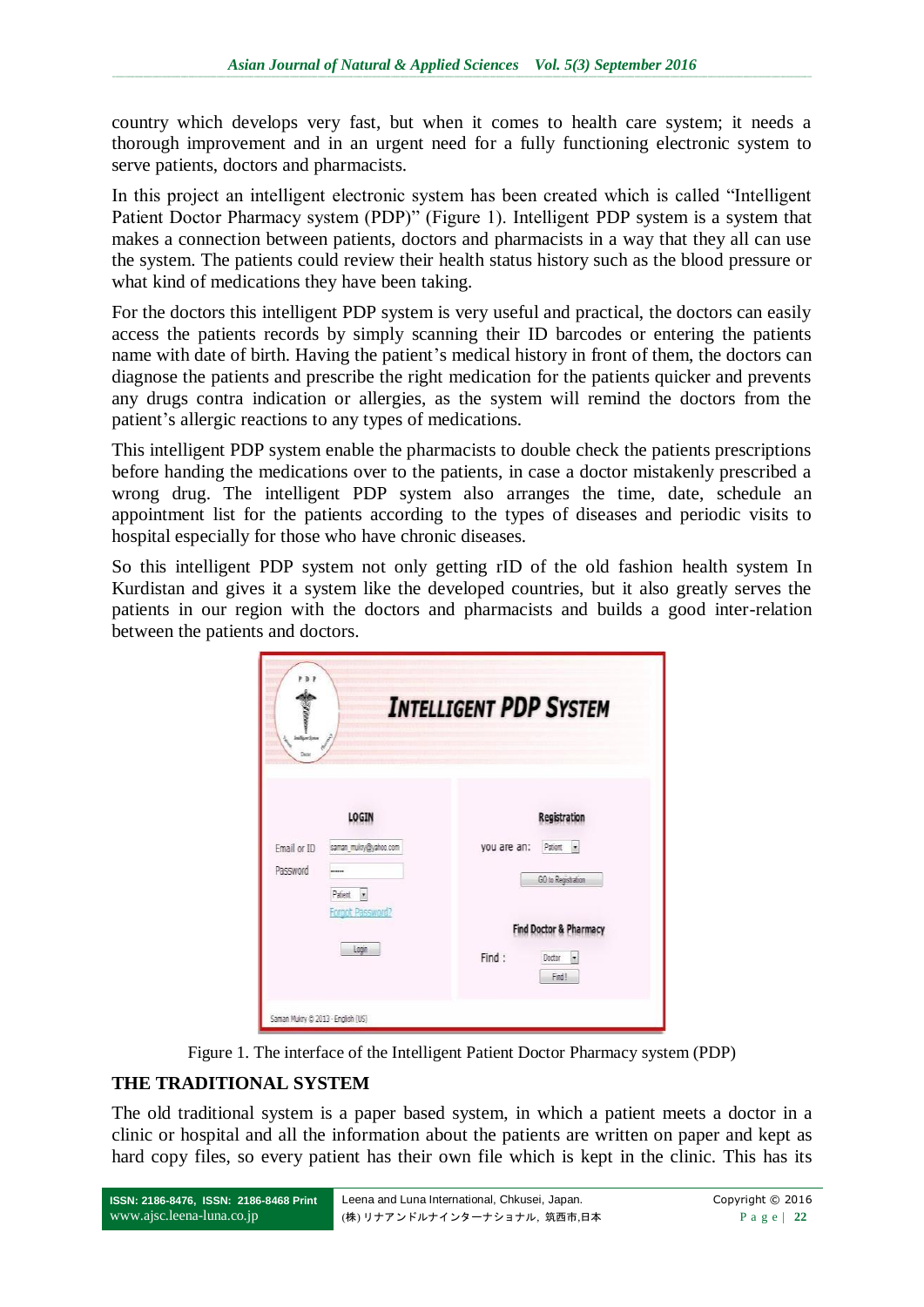disadvantages, as each time the patient visits the doctor, in order for the doctor to read about previous conditions of the patient before examining him or her, the patient's file must be found among all other files of other patients which take time. Hard copy files of patient's information are also at high risk for getting damaged or lost in case of fire and flooding.

If the patient want to change the doctor and see another specialists in this case the new doctor don't have the patient's folder so he will have to ask the patient about his or her previous conditions and illnesses, what drugs the patient has been taken and if the patient has any chronic disease....etc which is hard for uneducated patients to describe all those information which may have serious consequences. Most patients don't keep or find their older descriptions, previous X-rays and test results.

This is not very easy and comforting for the patient and the doctor because the patient will either have to bring all old papers or remember his old cases and memorizes the drug names he has taken which is not easy for him. After the doctor see the patient and analyze the disease he will start writing the description on paper for the patient to take to the pharmacy. When the patient go to the pharmacy the pharmacist take the description paper and read the name of the drugs then look for the drug to find and sell to the patient.

In this traditional system papers may be lost by the patients or by some fire accidents in the clinics or other accidents, if the papers and files are lost there is no way of getting them back and reuse them again ,all information will be lost as well. If a mistake occurs by the doctor or the pharmacist that may harm the patient no one can prove that the mistake is made because it's all written on paper and papers might be lost.

## **PDP SYSTEM**

This system is much easier and much more helpful for all patients, doctors and pharmacist. When a patient go to see a doctor, either his own old doctor or a new doctor who doesn't know anything about the patient's old cases ,the doctor can see all the patient's information and previous illnesses and chronic diseases just by entering the patient ID or using the patient's personal card if they have one.

In that case the patient don't need to bring old paper descriptions, Xrays with him, and the doctor wouldn't have to ask the patient about previous diseases because its all written down in the patient's profile. After the doctor analyses the diseases he can easily write the description on the computer by just selecting the disease names and also selecting the needed drug for the patient.

When the patient go to the pharmacy the pharmacist also can see the patient's information just by entering the patient ID ,then they can see what drugs has been described for the patient and can easily find the drug because the system includes drug locations so that the pharmacist know which drug located in which shelf so they don't spend time looking for it. PDP system is also very strongly secure since all patients, doctors and pharmacists have their own username and passwords so no-one can modify their information.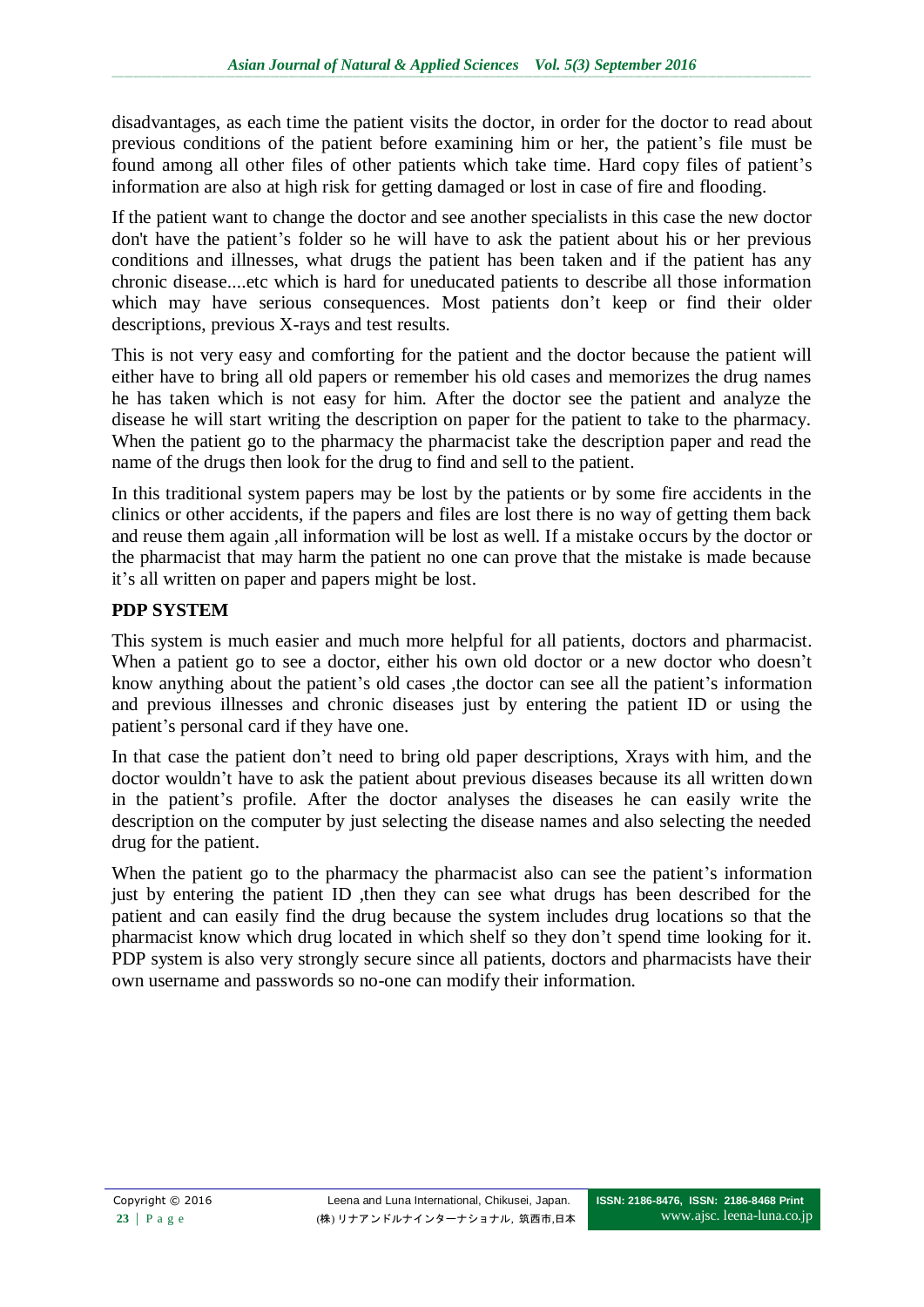

Figure 2. The Entity relationships Diagram

The first Entity is the(Patient)table that contain the attributes(ID, Name, BirthDate, Sex, Email, Phone, Address, City and password) where the patient insert their own information for creating their account and password.

And then there is the(doctor)table that contain the attributes(ID, Name, Birthdate, Sex, Email, Phone, Address, City and password) same as the patient but the doctor entity contain another attribute that patients don't have which is(specialization).

There is a many-to-many relationship between Doctor and Patient where the patient can meet one or more doctors and a doctor can meet one or more patients, this relationship is drawn under the table(Meet)that contain the Date attribute which is the date when the doctor meet the patient, it also contain the attribute(session info)where the doctor can write notes and info about that session, and there is the attribute(Patient Feedback)where the patient can make a feedback about the doctor and choose if their health is good or not good after that session. And then we have the (Drug) table that has the attributes (ID, Price, Photo, Trade name, brand name, expire date, info about the drug).

There is a one-to-one relation called(Interaction)which contain the drugs that are risky if they are described together for one patient, the system don't let the doctor describe those drugs together. There is an entity called (Drug advertisement) where anyone using the system can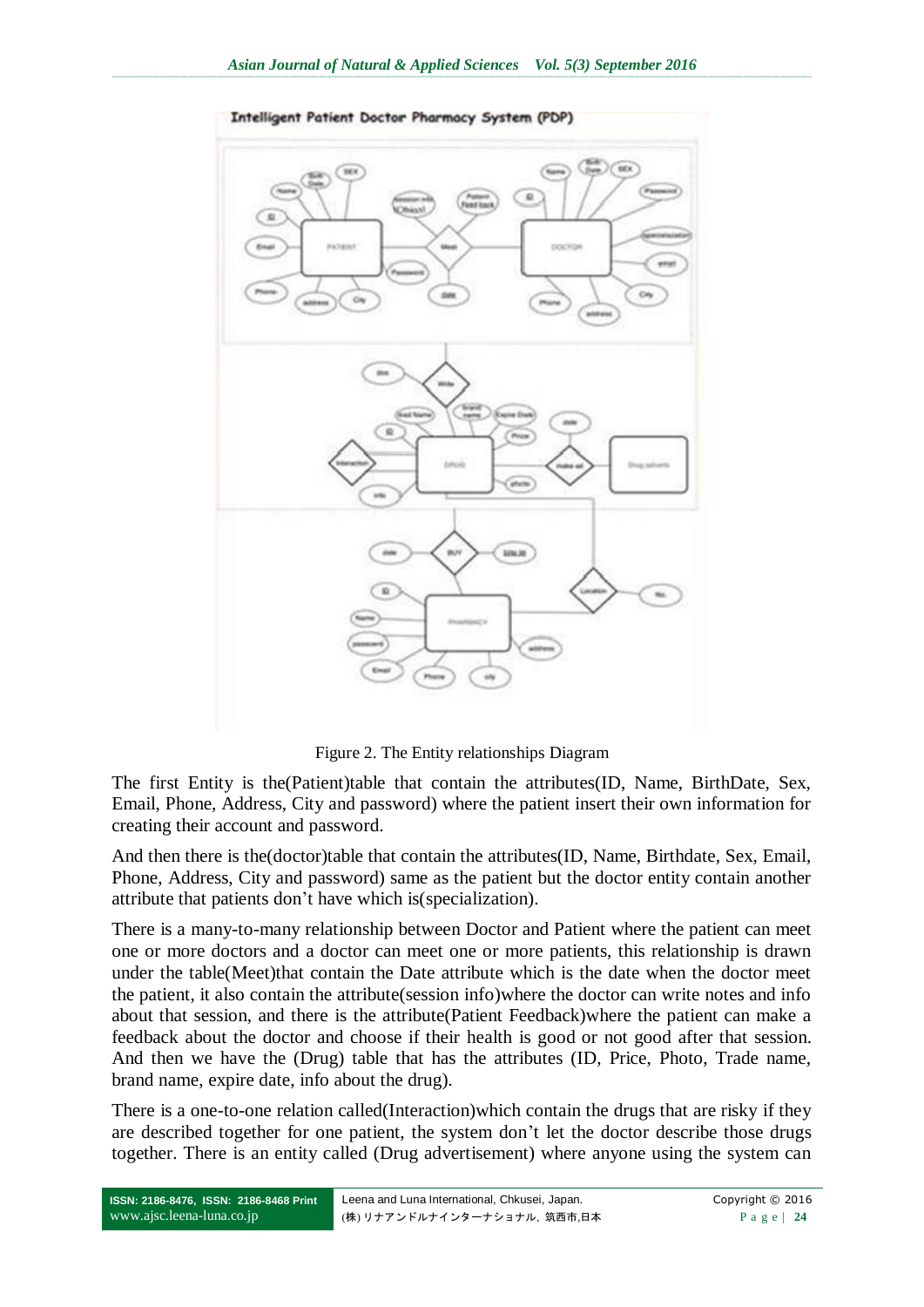click and see drug advertisements and information about the drugs, this entity make a manyto-many relation with the drug table.

There is an aggregation relation between the (Meet and Drug) tables under name (write) where the doctor can write drugs to the patient. And then we have the (pharmacy)table that contain attributes (ID, Name, Email, Password, phone, city, address) where the pharmacist create their own profile.

There are two relations related to pharmacy table, both are many-to-many relations, both are related to Drug table. One is for the location of the drugs in the pharmacy shop so that the pharmacist can easily find where the drugs are located and in which shell they are, the (location) table contain number which means number of the shells in the shop. The other one is (buy) entity where the pharmacy sell drugs, there are the attributes date and the blit\_ID .

## **METHODOLOGY AND WORK FOLLOW**

For building this system we first went to see some doctors and pharmacies to see how they work and how the doctors write descriptions for the patients and how pharmacies take the description and give the drugs to patients. We took all the requirements needed to create the database so we drew the ER diagram according to the requirements; the ER is the backbone of our system which contain all the relations needed.

After drawing the ER Diagram we coded it using (MySql), and then started designing the database including all the relations and creating the forms needed using java language by creating a connection between java and MySql to give the database a simple design that everyone can use and understand while using.

Then we started creating a website using (HTML & PHP) languages. The website contains two main forms as the home page which are(login and registration) ,so that when a person (patient, doctor, pharmacy)open the website they can first register then login later anytime the need to.

The registration form contains three boxes for each of (patient, doctor, pharmacy). When the patient click on the patient box another form opens that the patient insert their information like (ID , name , disease,...), We also have the doctor and the pharmacy boxes in this form where they can also register and insert their own information. After the registration process each of the patients, doctors and pharmacists can login into the system using their ID's and passwords which they have created and have one by now.

In the login form there is a combo box where you can choose whether you are a patient or a doctor or a pharmacist, if you are a patient then you choose (patient) and enter your ID and password then the patient form opens for you where you can see all your information and you can also change your password from there.

The patient can also create their own card from this form to print and carry it each time they visit a doctor or a pharmacy, the card contain the full information about the patient so that the doctor can see and know about all the former or current diseases of the patient. There is also all the old dates where the patient has visited a doctor and the drugs they have taken from pharmacy saved in this form, so the doctor can see all these information immediately after inserting the patient ID in his computer or just by using the patient's personal card which contain the patients ID using a barcode machine.

In this patient form the doctor can put a sign like a star on each disease of the patient to tell if the patient has healed from the disease by the drugs described or not, this way the doctor himself or another doctor can see if the patient has healed from a former disease at a later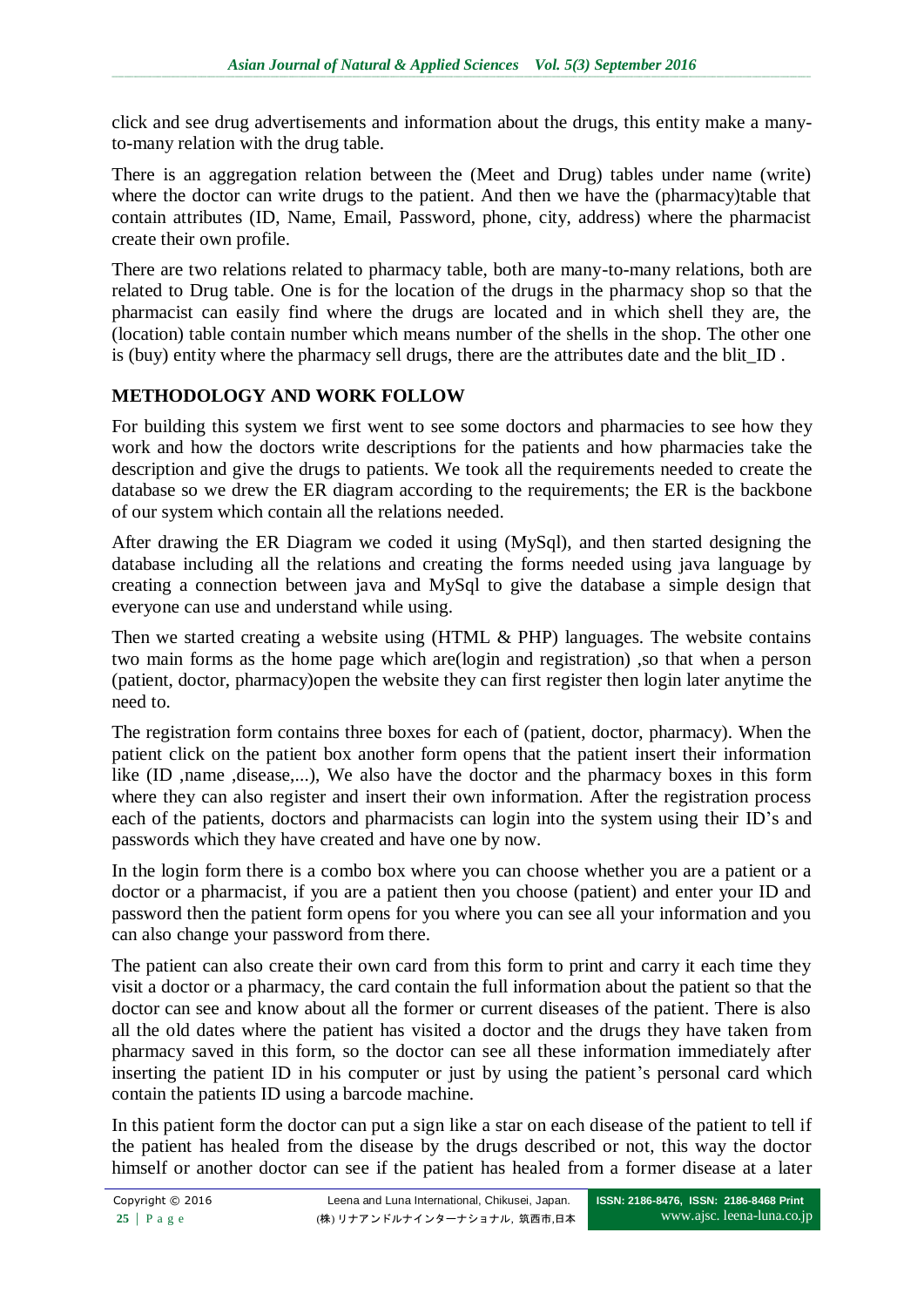time. This also gives a rating to the doctor according to the stars put on diseases because this ensure that this specific doctor has made right diagnosis and described right drugs to the patients and tells how many patients he has helped to heal.

So there is a feedback for the doctors according to this rating. If you are a doctor you will choose (doctor) then enter your username and password, just like patients doctors can also see their own information and can change their passwords from this form, but the doctor form has a software that they can download unlike the patients which is a free software that contain text fields where they can enter patients ID's when a patient visits them to see their full information or by using patient's personal cards.

Doctors can also describe medicine for the patients from this software that already contain the name of the drugs. The doctor will also insert the amount of drug to be taken by that patient. As soon as the doctor chooses the drug for the patient, the drug name and amount is automatically saved in the patient's personal card. If you are a pharmacist you can login into the system the same way of the patients and doctors, then the pharmacist form opens for you.

The pharmacist can also see all the information about himself and can also change his password. Same as doctors the pharmacist can also download free software from this form and work on it. The pharmacist can also insert a patient's ID to see their information and the drugs that have been described for the patient to sell it to them. The pharmacist can also insert the period of the drugs to be taken by the patient. The pharmacist can also insert name of drugs.

There are also interaction drugs, interaction drugs means two drugs that should never be given to a patient together at once because it cause serious problems on patient's health and are dangerous. In case a doctor or a pharmacist forget about this and try to describe it for the patient the system don't let such thing happen and gives warning to the doctor or the pharmacist immediately reminding them of the danger of the situation be setting up an alarm, that way no mistakes will be made.

# **RESULT**

To test this system a program to generate data is developed. The system is applied on the output of the program to create a case study. The system will divide the data on several doctors and pharmacies. It is capable to save time, increase efficiency and performance of the relations, works and flows between Patients, Doctors and Pharmacies. It's a correct data storage, fast to reach data, reliable usage, secure to keep data and lower cost of usage. The system will achieve the best possible support of patient care, outcome and administration by presenting data where needed. Intelligent PDP provIDe a common source of information about a patient's health history which it helps doctors by decisions. This research will help our region to develop in this area.

## **DISCUSSION AND CONCLUSION**

E-government is one of the civilized nation's features, and practicing technology for citizens' health care is greatly speeding up the delivery of the health services for the patients. A key success in having a functioning good health system is connecting citizens with doctors and pharmacists which is part of having an electronic government (e-government).

Our region lacks a functioning e-government system for citizen health care, which hampers bringing the best possible services for the patients. Currently the patient's records are not held in a secure database system instead the records kept in hard copy files which are at risk of getting lost in case of flood or fire. Every now and then mistakes happen in giving wrong